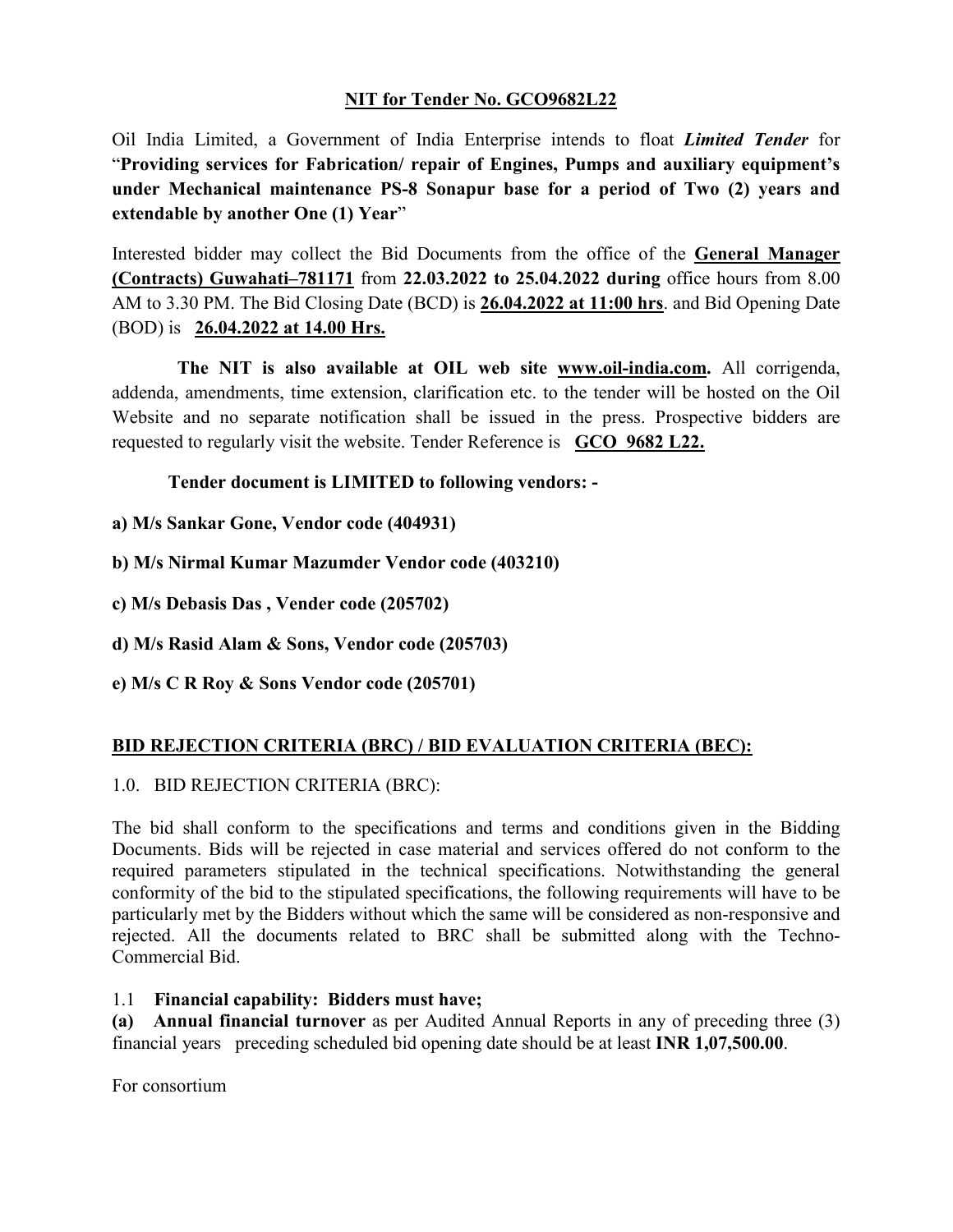At least one member of the consortium to meet the above criteria of 50% turnover. The other members of consortium should meet minimum 25% turnover requirement.

Period for consideration:

In any of preceding 3 financial years

# **Net worth:**

# **Positive for preceding financial / accounting year.**

Considering the time required for preparation of Financial Statements, if the last date of preceding financial/ accounting year falls within the preceding six months reckoned from the original bid closing date and the Financial Statements of the preceding financial / accounting year are not available with the bidder, then the financial turnover of the previous three financial / accounting years excluding the preceding financial / accounting year will be considered. In such cases, the Net worth of the previous financial/ accounting year excluding the preceding financial/ accounting year will be considered. However, the bidder has to submit an affidavit/ undertaking certifying that the balance sheet/ Financial Statements for the financial year 2021-2022 (or as the case may be) has actually not been audited as on original bid closing date.

For proof of Annual Turnover & Net worth any one of the following document must be submitted along with the bid: -

i) A certificate issued by a practicing Chartered/Cost Accountant (with Membership Number, Firm Registration Number and UDIN), certifying the Annual turnover & Net worth.

OR

ii) Audited Balance Sheet along with Profit & Loss account.

iii) Mentioning of UDIN (Unique Document Identification Number) is mandatory for all Certificates issued w.e.f. February 1, 2019 by Chartered Accountant in Practice

1.2 Experience: Bidders must have experience of having successfully completed similar works during last 7 years ending last day of month previous to the one in which applications are invited should be of the following :

(i) One similar work of **INR 1,79,200.00** minimum value,

" Similar work shall mean 'Providing services for Fabrication / repair for Engines, Pumps and Auxiliary equipments."

Documentary proof must be furnished in support of the experience by way of purchase order / work order / contract document along with completion certificate from the organization to whom such services have been rendered.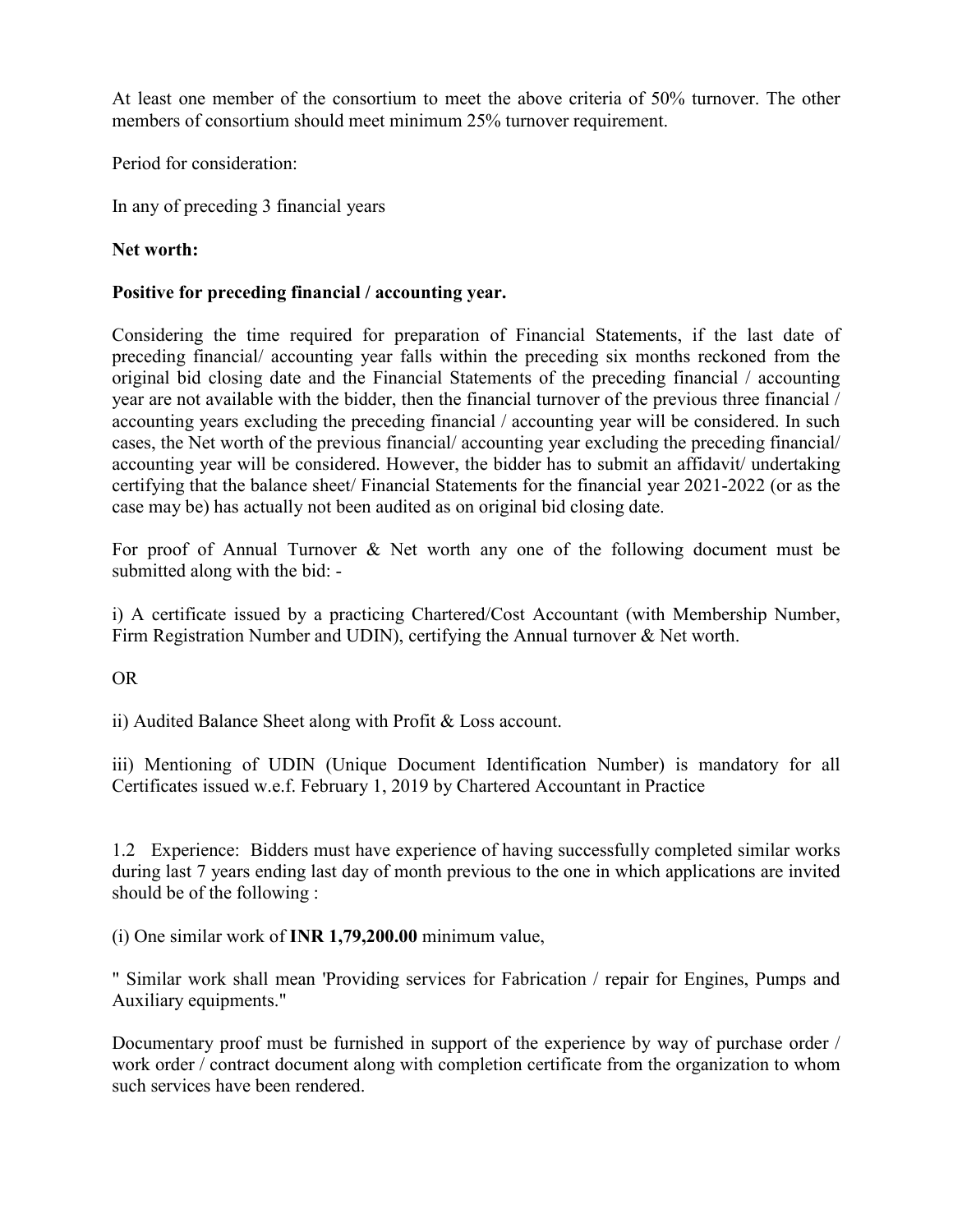ii) A job executed by a bidder for its own organization / subsidiary cannot be considered as experience for the purpose of meeting BEC.

iii) In case of tenders for Annual rate contracts / Maintenance and Service contracts, if the prospective bidder is executing rate / maintenance /service contract which is still running and the contract value / quantity executed prior to due date of bid submission is equal to or more than the minimum prescribed value in the BEC such experience will also be taken in to consideration provided that the bidder has submitted satisfactory work / supply / service execution certificate issued by end user.

1.3 The Bidder must have the following:

1.3.1 All the supporting documents in compliance to BRC requirements under clause 1.1 & 1.2 above shall be scanned and uploaded along with the technical bid.

1.3.2 Any bid not complying BRC requirements shall be summarily rejected.

1.3.3 To ascertain the substantial responsiveness of the bid the Company reserves the right to ask the Bidder for clarification in respect of clauses covered under BRC and such clarification fulfilling the BRC clauses must be received on or before the deadline given by the Company, failing which the offer will summarily rejected.

1.3.4 In case, any of the clauses in the BRC contradict with other clauses of Bid Document elsewhere, then the clauses in the BRC shall prevail.

1.4 Deviation to the following provision of the tender document liable for rejection of Bid:

i. Firm price ii. EMD / Bid Bond iii. Scope of work iv. Specifications v. Price Schedule vi. Delivery / Completion Schedule vii. Period of Validity of Bid viii. Liquidated Damages ix. Performance Bank Guarantee / Security deposit x. Guarantee of material / work xi. Arbitration / Resolution of Dispute xii. Force Majeure xiii. Applicable Laws xiv. Integrity Pact, if applicable xv. Any other condition specifically mentioned in the tender documents

elsewhere that non-compliance of the clause leads to rejection of the bid.

1.5 Other Information /Documents: Bidders must furnish the following information with relevant documents wherever necessary: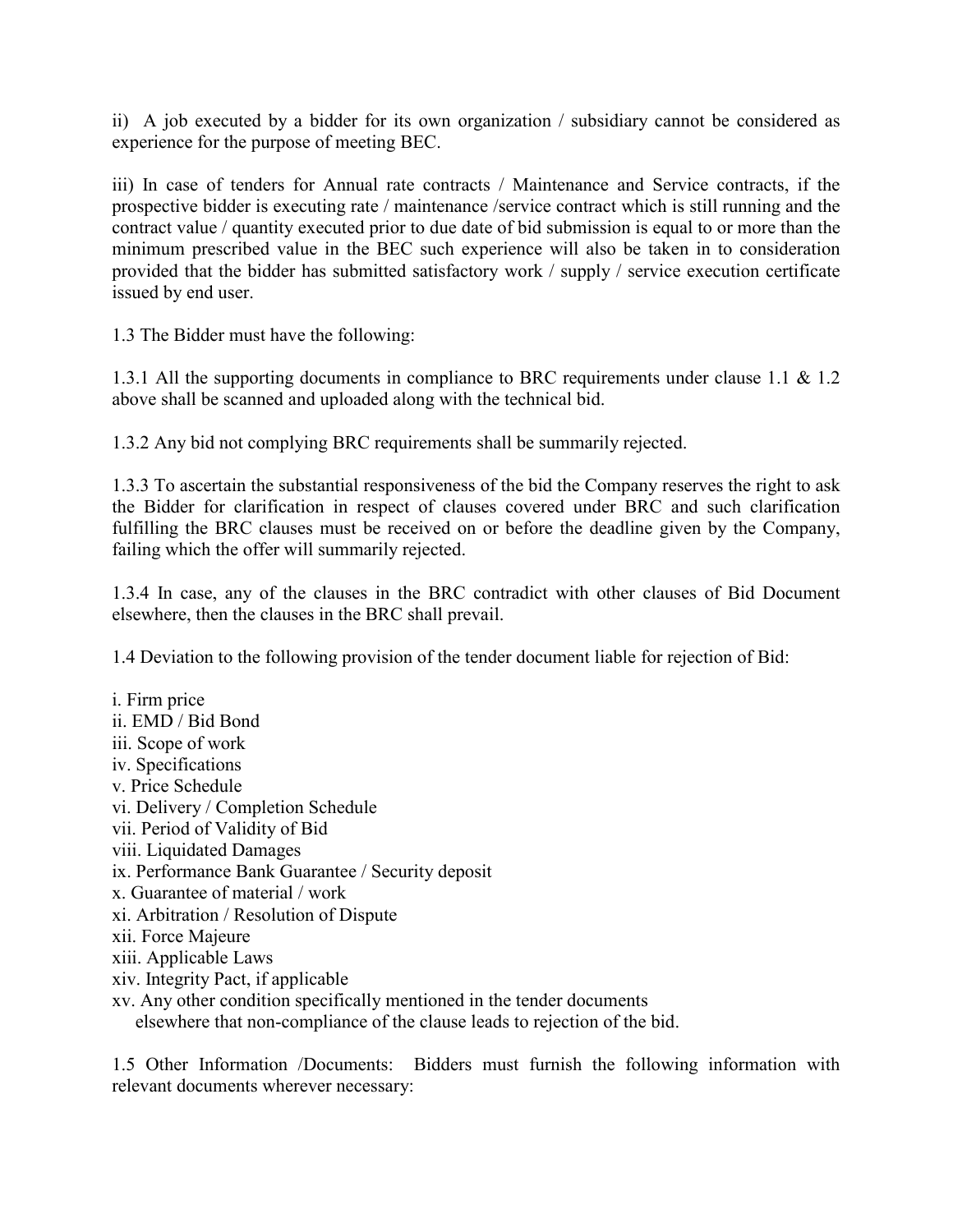- a) Tax Exemption Certificate, if any, if /applicable.
- b) PAN no. (Photocopy of the PAN card required).
- c) Service Tax Registration No.
- d) VAT registration no., if applicable.
- e) Bank account No. with name of Bank, Type of account, Bank address.
- f) P.F. Account No. / Code.

#### 2.0 GENERAL:

a) In case, any of the clauses in the BRC contradict with other clauses of Bid Document elsewhere, then the clauses in the BRC shall prevail.

b) In case Bidder takes exception to any clause of Tender Document not covered under BEC/BRC, then the Company shall exercise its discretion to load or reject the offer on account of such exception if the Bidder does not withdraw/ modify the deviation when/as advised by the Company. The loading so done by the Company will be final and binding on the Bidders.

c)To ascertain the substantial responsiveness of the bid the Company reserves the right to ask the Bidder for clarification in respect of clauses covered under BEC/BRC also and such clarification fulfilling the BEC/BRC clauses must be received on or before the deadline given by the Company, failing which the offer will summarily rejected.

d)Any additional information/terms/ conditions furnished in sealed Price Bid will not be considered by Company for evaluation /award of contract.

e) The successful bidder /contractor shall undertake to indemnify the company against all claims which may arise under the under noted Acts during signing of the contract:

- a) The FACTORY Act 1948
- b) The Minimum Wages Act 1948
- c) The Workman's compensation Act 1923
- d) The payment of wages Act 1963
- e) The payment of Bonus Act 1965
- f) The Contract Labour (Regulation and Abolition) Act 1970 and the rules framed thereunder.
- g) Employees' Pension Scheme 1995.
- h) Interstate Migrant (regulation of Employment and Condition of Service) Act 1979
- i)The Employees Provident Fund and Miscellaneous Provisions Act 1952
- j) GST Act

## **3.0 COMMERCIAL:**

1 Bidder shall submit the offer under "*Single Stage Single Bid System*"- Technical bid" and the "Price Bid".

2 Bidder shall furnish Bid Security Declaration as per Proforma C along with Bid. Bid security Declaration shall be furnished as a part of 'Technical Bid'. Any bid not accompanied by a proper bid security declaration will be rejected. Bidder shall submit original document to the address as specified with BCD before Bid opening date and time, otherwise Bid will be rejected.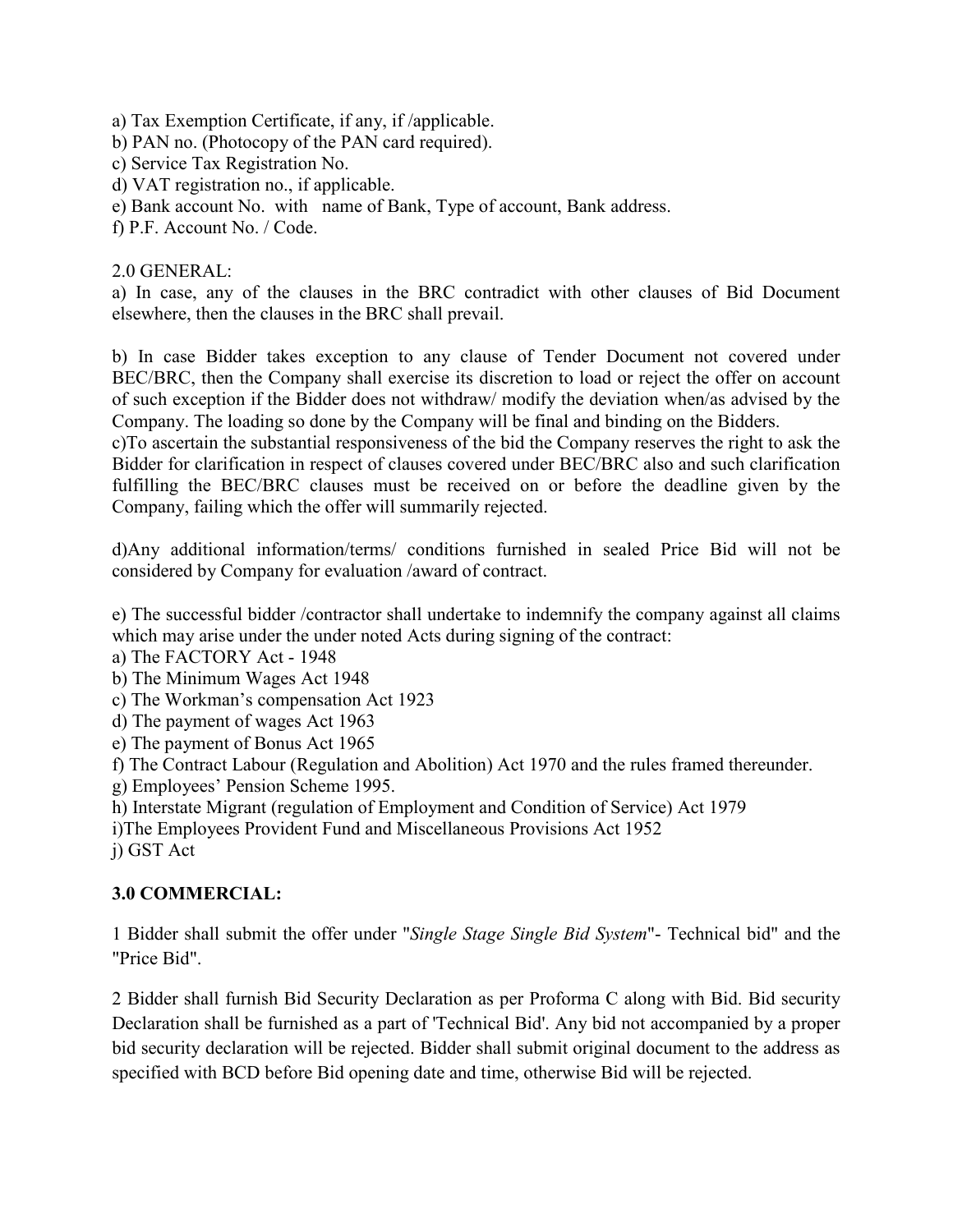3 The Technical Bid should not have any price indication.

5 Validity of the bid shall be minimum 90 days. Bids with lesser validity will be rejected.

6 Any bid received in the form of Telex/Cable/Fax/E-mail/ Telephone call will not be accepted.

7 Bidders must quote clearly and strictly in accordance with the price schedule outlined in relevant section of Bidding Documents; otherwise the bid will be rejected.

8 Any bid containing false statement will be rejected.

9 The Bid Documents are not transferable. Bids made by parties who have not purchased the Bid Documents from the Company will be rejected.

10 Any Bid received by the Company after the deadline for submission of bids prescribed by the Company will be rejected.

11 Price quoted by the successful Bidder must be firm during the performance of the Contract and not subject to variation on any account. A bid submitted with an adjustable price will be treated as non-responsive and rejected.

12 Bids shall be typed or written in indelible ink and shall be digitally signed by the bidder or his authorized representative.

13 Any physical documents wherever called for, submitted by bidders shall contain no interlineations, white fluid erasures or overwriting except as necessary to correct errors made by the Bidder, in which case such correction shall be initialed by the person or persons who has/have digitally signed the Bid.

14 Bidder shall fulfill all the relevant clauses applicable for this e-Tender.

15 The following Clauses with all its sub-clauses should be agreed in toto, failing which the bid will be rejected. To this effect Bidder shall submi**t an undertaking along with the Technical Bid.**

- a) Performance Security Clause
- b) Clause Force Majeure
- c) Termination Clause
- d) Settlement of disputes Clause
- e) Liquidated Damages Clause.
- f) Acceptance of Jurisdiction and applicable law.
- g) Tax liabilities clause.
- h) Insurance clause.
- i) With holding clause.
- j) Liability clause.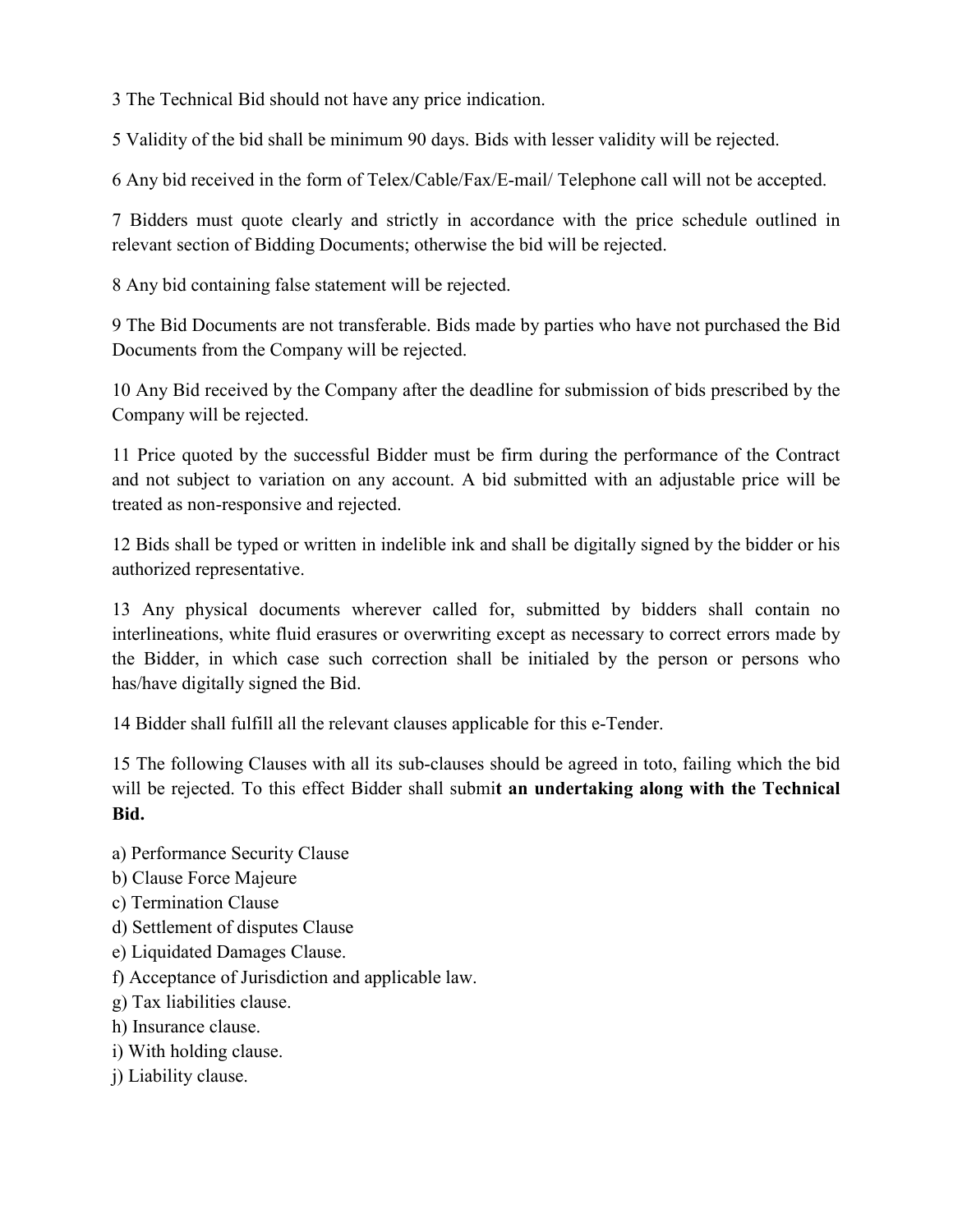k) Set off clause

4.0 BID EVALUATION CRITERIA (BEC):

4.1 Bids conforming to the terms and conditions stipulated in the bid document and considered responsive and subject to qualifying the Bid Rejection Criteria will be considered for further evaluation.

4.2 Any discount/rebates offered shall not be considered for evaluation of bids. However, if the lowest bidder happens to be the final acceptable bidder for award of contract and if they have offered any discount/rebate the contract shall be awarded after taking into consideration such discount/rebate after negotiation or otherwise.

 **Yours faithfully,**

**For OIL INDIA LIMITED**

 **General Manager (Contracts)**

**For: Chief General Manager (Pipeline Services)** 

**\*\*\*\*\*\*\*\*\*\*\***